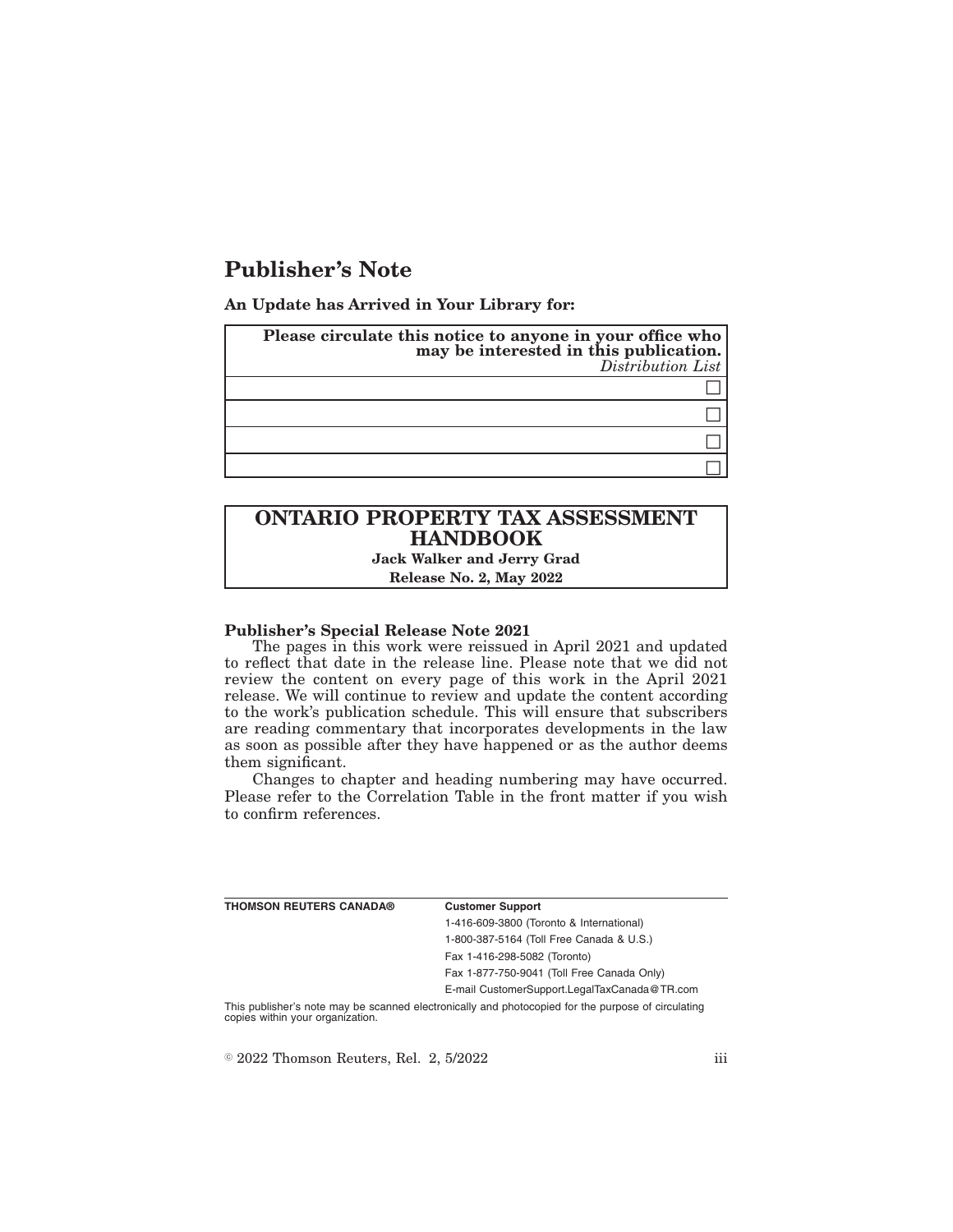This must-have resource provides a comprehensive guide to the principles of assessment of real property, the relationship between assessment and property tax, property tax itself, as well as administrative law and other legal underpinnings that clarify this complex area of law. This book takes a unique approach to discussing both law and valuation, and is updated regularly to focus on recent, significant changes to the legislation.

### **What's New:**

This release features updates to Chapter 2 (Liability to Assessment and Exemptions from Taxation), Chapter 3 (Interpretation of Statutes) and Appendix A (Assessment Legislation).

#### **Highlights**

- E **Exemption from Taxation for Religious Organizations** — The Ontario Court of Appeal in *FLK Institute of Taoism v. MPAC*, 2022 ONSC 57, 2022 CarswellOnt 57 (Ont. Div. Ct.), canvassed the exemption under s. 3(1), para. 3(i) of the *Assessment Act* with respect to exemption from taxation for places of worship or used in connection with worship. At the heart of the application was the use of the lands, resulting in the ultimate denial by the Divisional Court of portions of one site and 29 satellite sites where the applicant conducted Tai Chi classes at which the students were given an initial free class but then had to pay for subsequent classes. The Court dealt with the necessity to ensure that in the exemption section the applicant falls squarely within the four corners of the exemption requirements and such an analysis does not conflict with the principles of interpretation set out by the Supreme Court of Canada in *Québec (Communauté urbaine) c. Notre-Dame de Bonsecours (Corp.)*, [1994] 3 S.C.R. 3, 63 Q.A.C. 161 (S.C.C.).}, at paras. 13 and 23, and the definition of "worship" and the use of the primary purpose test by the applicant judge to determine the activity at the site rather than simply accepting the statement of the Applicant.
- E **Interpretation of a Tax Statute** The decision *BCE Place Ltd. v. Municipal Property Assessment Corp., Region No. 9* (2010), 325 D.L.R. (4th) 69 (Ont. C.A.), also known as the "Bank Tower Case" has had a significant impact on assessment jurisprudence with respect to the principles of statutory interpretation in the intervening years since the date of its release, specifically with respect to the *Assessment Act* and its implementation. From a legal historian's perspective, the interesting aspect of the Divisional Court's decision was not